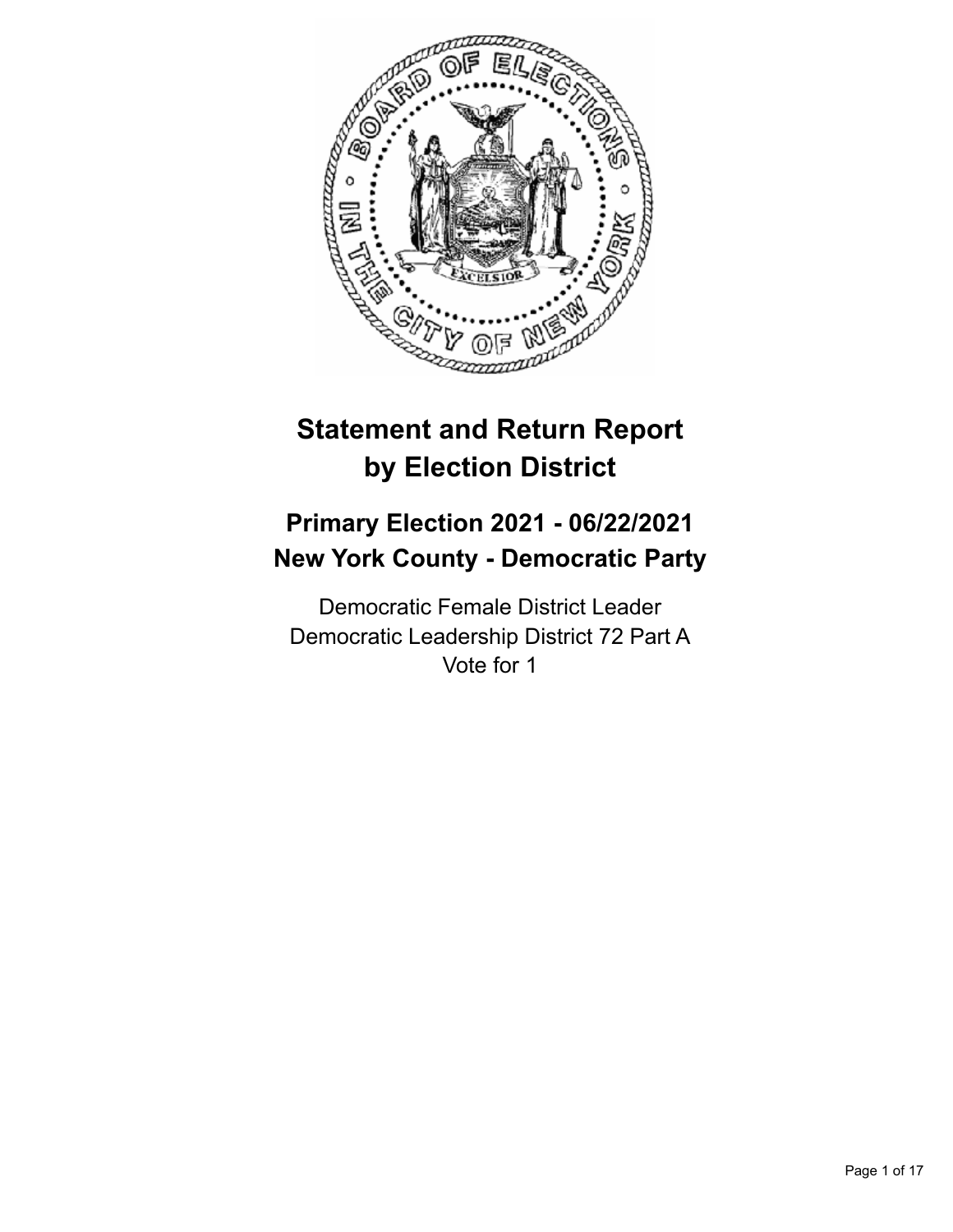

| <b>PUBLIC COUNTER</b>                                    | 128      |
|----------------------------------------------------------|----------|
| <b>MANUALLY COUNTED EMERGENCY</b>                        | 0        |
| ABSENTEE / MILITARY                                      | 10       |
| AFFIDAVIT                                                |          |
| <b>Total Ballots</b>                                     | 139      |
| Less - Inapplicable Federal/Special Presidential Ballots | $\Omega$ |
| <b>Total Applicable Ballots</b>                          | 139      |
| ARGENTINA M. CRUZ                                        | 31       |
| NAYMA SILVER-MATOS                                       | 32       |
| <b>MARIA MORILLO</b>                                     | 19       |
| <b>JACKELINE DELUNA</b>                                  | 17       |
| ELIZABETH A. PIZIO (WRITE-IN)                            | 2        |
| <b>Total Votes</b>                                       | 101      |
| Unrecorded                                               | 38       |

# **002/72**

| PUBLIC COUNTER                                           | 168 |
|----------------------------------------------------------|-----|
| <b>MANUALLY COUNTED EMERGENCY</b>                        | 0   |
| <b>ABSENTEE / MILITARY</b>                               | 7   |
| <b>AFFIDAVIT</b>                                         | 0   |
| <b>Total Ballots</b>                                     | 175 |
| Less - Inapplicable Federal/Special Presidential Ballots | 0   |
| <b>Total Applicable Ballots</b>                          | 175 |
| ARGENTINA M. CRUZ                                        | 48  |
| NAYMA SILVER-MATOS                                       | 28  |
| <b>MARIA MORILLO</b>                                     | 39  |
| <b>JACKELINE DELUNA</b>                                  | 22  |
| MARIEL DE LA CRUZ (WRITE-IN)                             |     |
| UNATTRIBUTABLE WRITE-IN (WRITE-IN)                       | 1   |
| <b>Total Votes</b>                                       | 139 |
| Unrecorded                                               | 36  |

| <b>PUBLIC COUNTER</b>                                    | 99       |
|----------------------------------------------------------|----------|
| <b>MANUALLY COUNTED EMERGENCY</b>                        | 0        |
| ABSENTEE / MILITARY                                      | 7        |
| <b>AFFIDAVIT</b>                                         | 2        |
| <b>Total Ballots</b>                                     | 108      |
| Less - Inapplicable Federal/Special Presidential Ballots | $\Omega$ |
| <b>Total Applicable Ballots</b>                          | 108      |
| ARGENTINA M. CRUZ                                        | 23       |
| NAYMA SILVER-MATOS                                       | 29       |
| <b>MARIA MORILLO</b>                                     | 17       |
| <b>JACKELINE DELUNA</b>                                  | 12       |
| <b>Total Votes</b>                                       | 81       |
| Unrecorded                                               | 27       |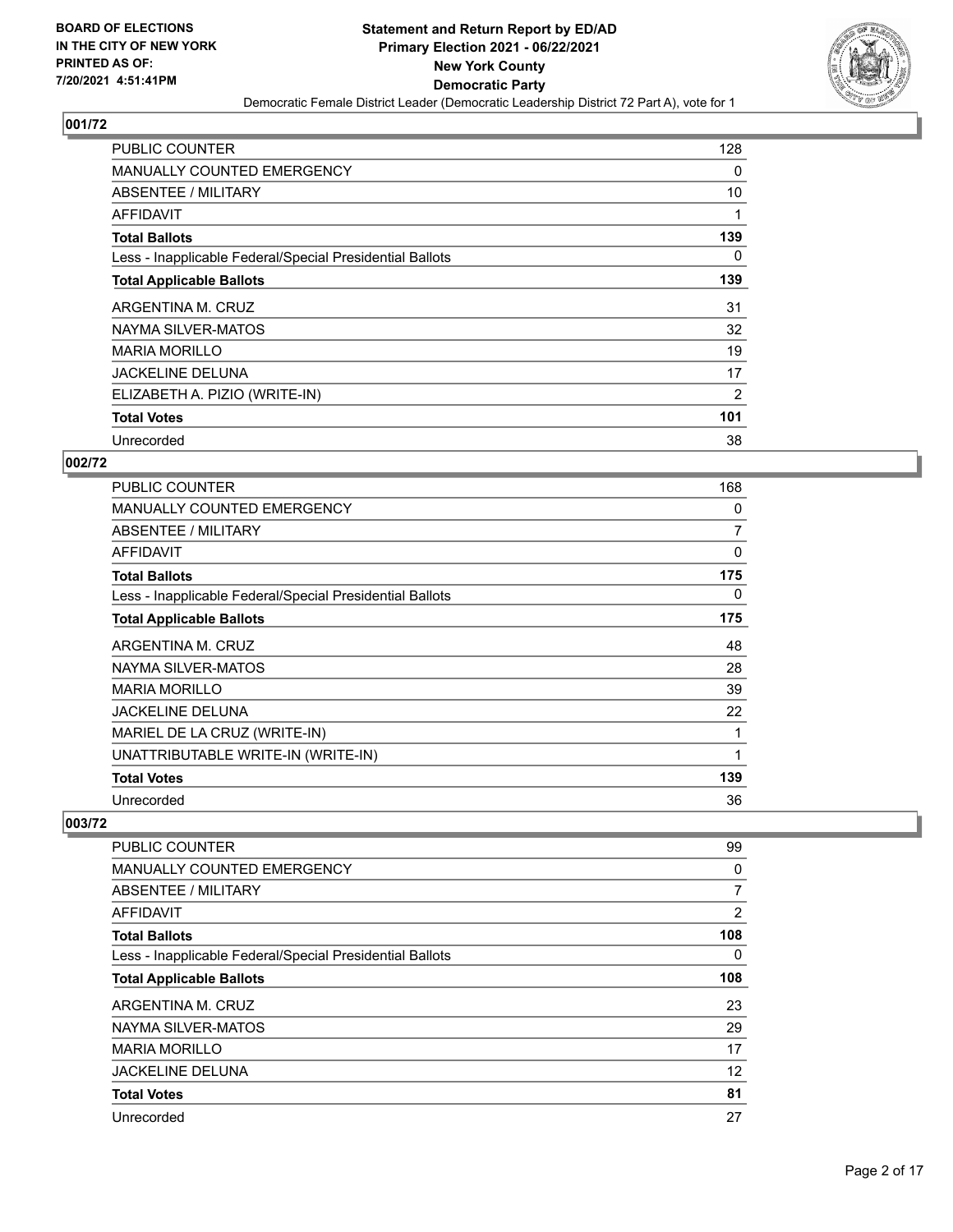

| <b>PUBLIC COUNTER</b>                                    | 108   |
|----------------------------------------------------------|-------|
| <b>MANUALLY COUNTED EMERGENCY</b>                        | 0     |
| ABSENTEE / MILITARY                                      | 3     |
| AFFIDAVIT                                                |       |
| <b>Total Ballots</b>                                     | $112$ |
| Less - Inapplicable Federal/Special Presidential Ballots | 0     |
| <b>Total Applicable Ballots</b>                          | $112$ |
| ARGENTINA M. CRUZ                                        | 32    |
| NAYMA SILVER-MATOS                                       | 19    |
| <b>MARIA MORILLO</b>                                     | 21    |
| <b>JACKELINE DELUNA</b>                                  | 12    |
| <b>Total Votes</b>                                       | 84    |
| Unrecorded                                               | 28    |

# **005/72**

| <b>PUBLIC COUNTER</b>                                    | 102 |
|----------------------------------------------------------|-----|
| <b>MANUALLY COUNTED EMERGENCY</b>                        | 0   |
| ABSENTEE / MILITARY                                      | 11  |
| AFFIDAVIT                                                | 0   |
| <b>Total Ballots</b>                                     | 113 |
| Less - Inapplicable Federal/Special Presidential Ballots | 0   |
| <b>Total Applicable Ballots</b>                          | 113 |
| ARGENTINA M. CRUZ                                        | 24  |
| NAYMA SILVER-MATOS                                       | 19  |
| <b>MARIA MORILLO</b>                                     | 28  |
| <b>JACKELINE DELUNA</b>                                  | 10  |
| UNATTRIBUTABLE WRITE-IN (WRITE-IN)                       | 1   |
| <b>Total Votes</b>                                       | 82  |
| Unrecorded                                               | 31  |

| PUBLIC COUNTER                                           | 61             |
|----------------------------------------------------------|----------------|
| MANUALLY COUNTED EMERGENCY                               | 0              |
| ABSENTEE / MILITARY                                      | $\overline{7}$ |
| AFFIDAVIT                                                | 0              |
| <b>Total Ballots</b>                                     | 68             |
| Less - Inapplicable Federal/Special Presidential Ballots | $\Omega$       |
| <b>Total Applicable Ballots</b>                          | 68             |
| ARGENTINA M. CRUZ                                        | 22             |
| NAYMA SILVER-MATOS                                       | 12             |
| <b>MARIA MORILLO</b>                                     | 21             |
| <b>JACKELINE DELUNA</b>                                  | 6              |
| <b>Total Votes</b>                                       | 61             |
| Unrecorded                                               | 7              |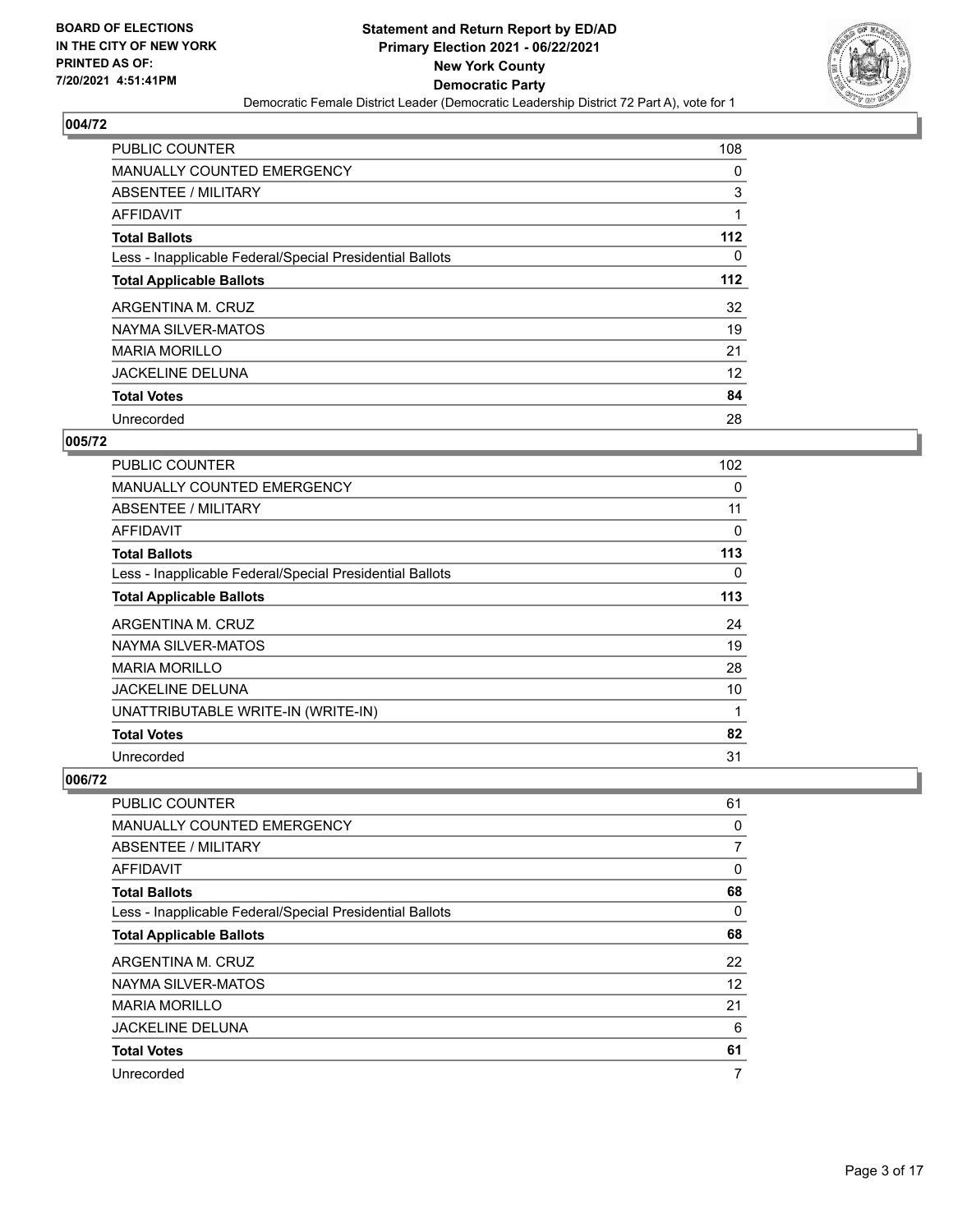

| <b>PUBLIC COUNTER</b>                                    | 69 |
|----------------------------------------------------------|----|
| <b>MANUALLY COUNTED EMERGENCY</b>                        | 0  |
| ABSENTEE / MILITARY                                      | 3  |
| <b>AFFIDAVIT</b>                                         | 0  |
| <b>Total Ballots</b>                                     | 72 |
| Less - Inapplicable Federal/Special Presidential Ballots | 0  |
| <b>Total Applicable Ballots</b>                          | 72 |
| ARGENTINA M. CRUZ                                        | 15 |
| NAYMA SILVER-MATOS                                       | 6  |
| <b>MARIA MORILLO</b>                                     | 13 |
| <b>JACKELINE DELUNA</b>                                  | 8  |
| <b>Total Votes</b>                                       | 42 |
| Unrecorded                                               | 30 |

## **008/72**

| PUBLIC COUNTER                                           | 111         |
|----------------------------------------------------------|-------------|
| MANUALLY COUNTED EMERGENCY                               | 0           |
| ABSENTEE / MILITARY                                      | 5           |
| <b>AFFIDAVIT</b>                                         | $\mathbf 0$ |
| <b>Total Ballots</b>                                     | 116         |
| Less - Inapplicable Federal/Special Presidential Ballots | 0           |
| <b>Total Applicable Ballots</b>                          | 116         |
| ARGENTINA M. CRUZ                                        | 35          |
| NAYMA SILVER-MATOS                                       | 13          |
| <b>MARIA MORILLO</b>                                     | 23          |
| <b>JACKELINE DELUNA</b>                                  | 15          |
| DAVID CORA (WRITE-IN)                                    | 1           |
| <b>Total Votes</b>                                       | 87          |
| Unrecorded                                               | 29          |

| <b>PUBLIC COUNTER</b>                                    | 129 |
|----------------------------------------------------------|-----|
| <b>MANUALLY COUNTED EMERGENCY</b>                        | 0   |
| ABSENTEE / MILITARY                                      | 9   |
| AFFIDAVIT                                                | 1   |
| <b>Total Ballots</b>                                     | 139 |
| Less - Inapplicable Federal/Special Presidential Ballots | 0   |
| <b>Total Applicable Ballots</b>                          | 139 |
| ARGENTINA M. CRUZ                                        | 28  |
| NAYMA SILVER-MATOS                                       | 22  |
| <b>MARIA MORILLO</b>                                     | 27  |
| <b>JACKELINE DELUNA</b>                                  | 9   |
| UNATTRIBUTABLE WRITE-IN (WRITE-IN)                       | 2   |
| <b>Total Votes</b>                                       | 88  |
| Unrecorded                                               | 51  |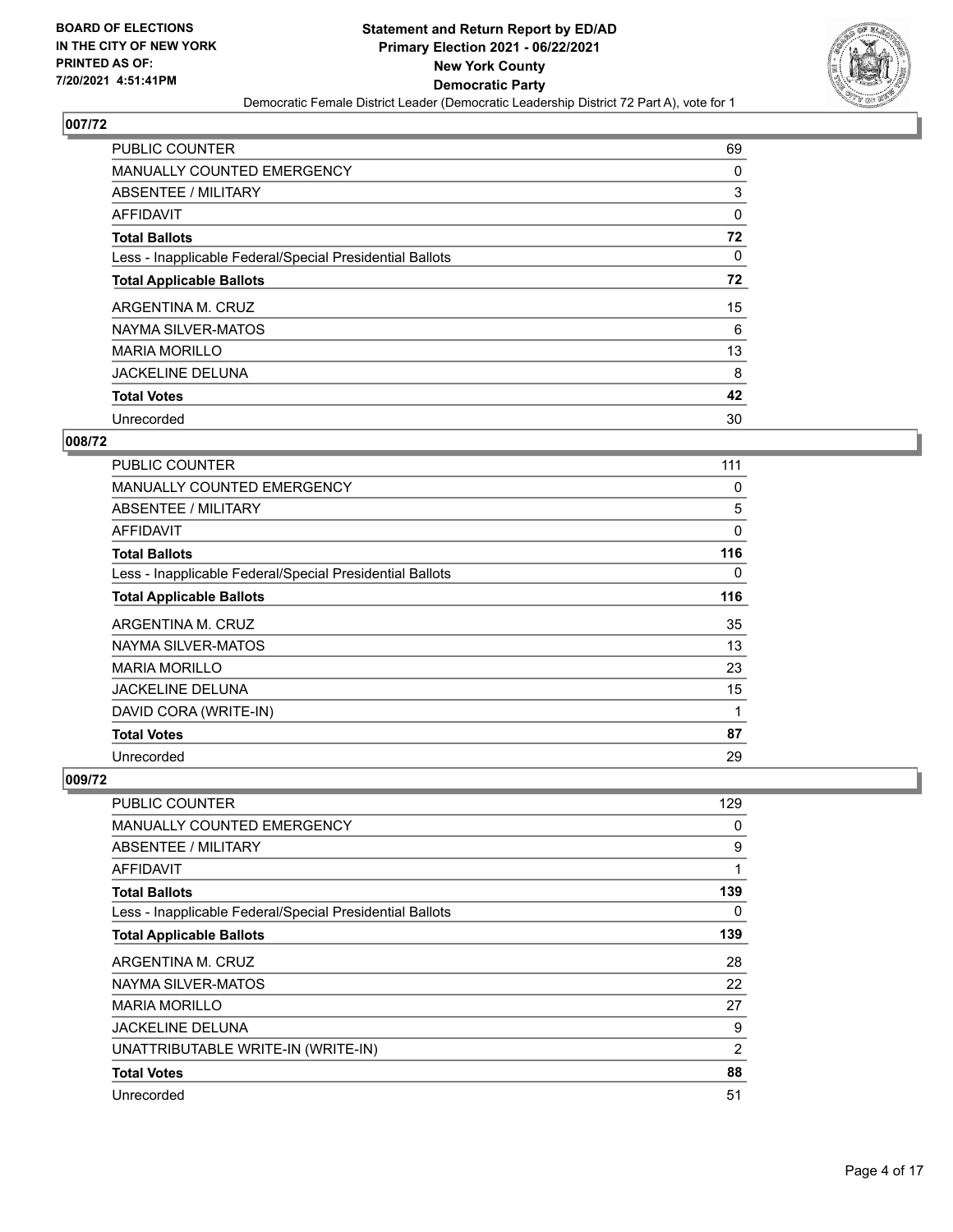

| <b>PUBLIC COUNTER</b>                                    | 147 |
|----------------------------------------------------------|-----|
| <b>MANUALLY COUNTED EMERGENCY</b>                        | 0   |
| ABSENTEE / MILITARY                                      | 12  |
| AFFIDAVIT                                                | 0   |
| <b>Total Ballots</b>                                     | 159 |
| Less - Inapplicable Federal/Special Presidential Ballots | 0   |
| <b>Total Applicable Ballots</b>                          | 159 |
| ARGENTINA M. CRUZ                                        | 43  |
| NAYMA SILVER-MATOS                                       | 30  |
| <b>MARIA MORILLO</b>                                     | 38  |
| <b>JACKELINE DELUNA</b>                                  | 7   |
| UNATTRIBUTABLE WRITE-IN (WRITE-IN)                       | 1   |
| <b>Total Votes</b>                                       | 119 |
| Unrecorded                                               | 40  |

# **011/72**

| <b>PUBLIC COUNTER</b>                                    | 86 |
|----------------------------------------------------------|----|
| <b>MANUALLY COUNTED EMERGENCY</b>                        | 0  |
| ABSENTEE / MILITARY                                      | 2  |
| AFFIDAVIT                                                | 0  |
| <b>Total Ballots</b>                                     | 88 |
| Less - Inapplicable Federal/Special Presidential Ballots | 0  |
| <b>Total Applicable Ballots</b>                          | 88 |
| ARGENTINA M. CRUZ                                        | 21 |
| NAYMA SILVER-MATOS                                       | 7  |
| <b>MARIA MORILLO</b>                                     | 16 |
| <b>JACKELINE DELUNA</b>                                  | 9  |
| UNATTRIBUTABLE WRITE-IN (WRITE-IN)                       | 1  |
| <b>Total Votes</b>                                       | 54 |
| Unrecorded                                               | 34 |

| <b>PUBLIC COUNTER</b>                                    | 62             |
|----------------------------------------------------------|----------------|
| <b>MANUALLY COUNTED EMERGENCY</b>                        | 0              |
| ABSENTEE / MILITARY                                      | $\overline{2}$ |
| <b>AFFIDAVIT</b>                                         | 0              |
| <b>Total Ballots</b>                                     | 64             |
| Less - Inapplicable Federal/Special Presidential Ballots | 0              |
| <b>Total Applicable Ballots</b>                          | 64             |
| ARGENTINA M. CRUZ                                        | 10             |
| NAYMA SILVER-MATOS                                       | 12             |
| <b>MARIA MORILLO</b>                                     | 22             |
| <b>JACKELINE DELUNA</b>                                  | 2              |
| <b>Total Votes</b>                                       | 46             |
| Unrecorded                                               | 18             |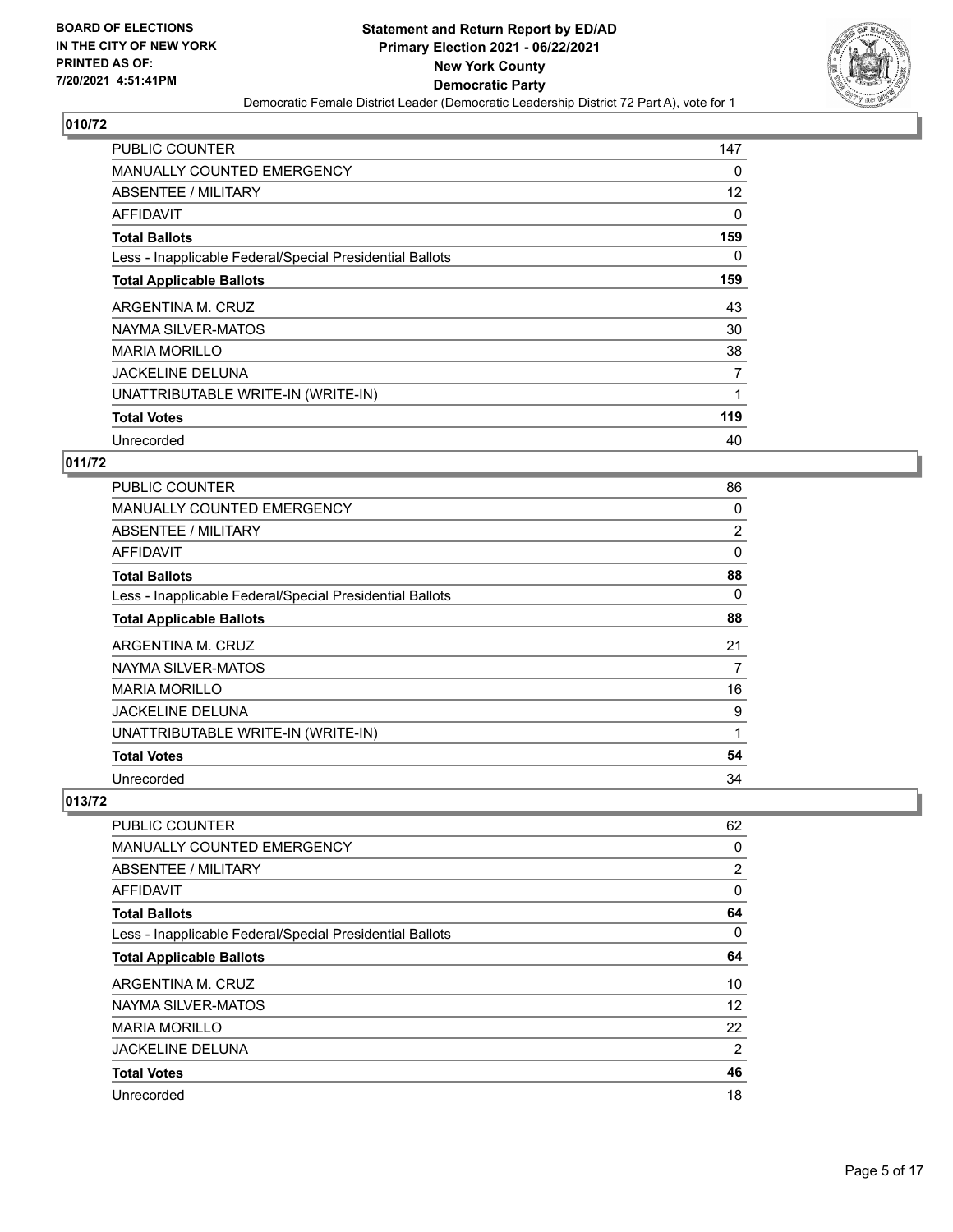

| <b>PUBLIC COUNTER</b>                                    | 100 |
|----------------------------------------------------------|-----|
| <b>MANUALLY COUNTED EMERGENCY</b>                        | 0   |
| ABSENTEE / MILITARY                                      | 11  |
| AFFIDAVIT                                                | 0   |
| <b>Total Ballots</b>                                     | 111 |
| Less - Inapplicable Federal/Special Presidential Ballots | 0   |
| <b>Total Applicable Ballots</b>                          | 111 |
| ARGENTINA M. CRUZ                                        | 27  |
| NAYMA SILVER-MATOS                                       | 14  |
| <b>MARIA MORILLO</b>                                     | 38  |
| <b>JACKELINE DELUNA</b>                                  | 8   |
| <b>Total Votes</b>                                       | 87  |
| Unrecorded                                               | 24  |

#### **015/72**

| <b>PUBLIC COUNTER</b>                                    | 123 |
|----------------------------------------------------------|-----|
| MANUALLY COUNTED EMERGENCY                               | 0   |
| ABSENTEE / MILITARY                                      | 14  |
| AFFIDAVIT                                                | 0   |
| <b>Total Ballots</b>                                     | 137 |
| Less - Inapplicable Federal/Special Presidential Ballots | 0   |
| <b>Total Applicable Ballots</b>                          | 137 |
| ARGENTINA M. CRUZ                                        | 29  |
| NAYMA SILVER-MATOS                                       | 28  |
| <b>MARIA MORILLO</b>                                     | 37  |
| <b>JACKELINE DELUNA</b>                                  | 14  |
| <b>Total Votes</b>                                       | 108 |
| Unrecorded                                               | 29  |

| <b>PUBLIC COUNTER</b>                                    | 110            |
|----------------------------------------------------------|----------------|
| <b>MANUALLY COUNTED EMERGENCY</b>                        | 0              |
| ABSENTEE / MILITARY                                      | $\overline{2}$ |
| AFFIDAVIT                                                | 3              |
| <b>Total Ballots</b>                                     | 115            |
| Less - Inapplicable Federal/Special Presidential Ballots | 0              |
| <b>Total Applicable Ballots</b>                          | 115            |
| ARGENTINA M. CRUZ                                        | 27             |
| NAYMA SILVER-MATOS                                       | 21             |
| <b>MARIA MORILLO</b>                                     | 30             |
| <b>JACKELINE DELUNA</b>                                  | 16             |
| UNATTRIBUTABLE WRITE-IN (WRITE-IN)                       | 1              |
| <b>Total Votes</b>                                       | 95             |
| Unrecorded                                               | 20             |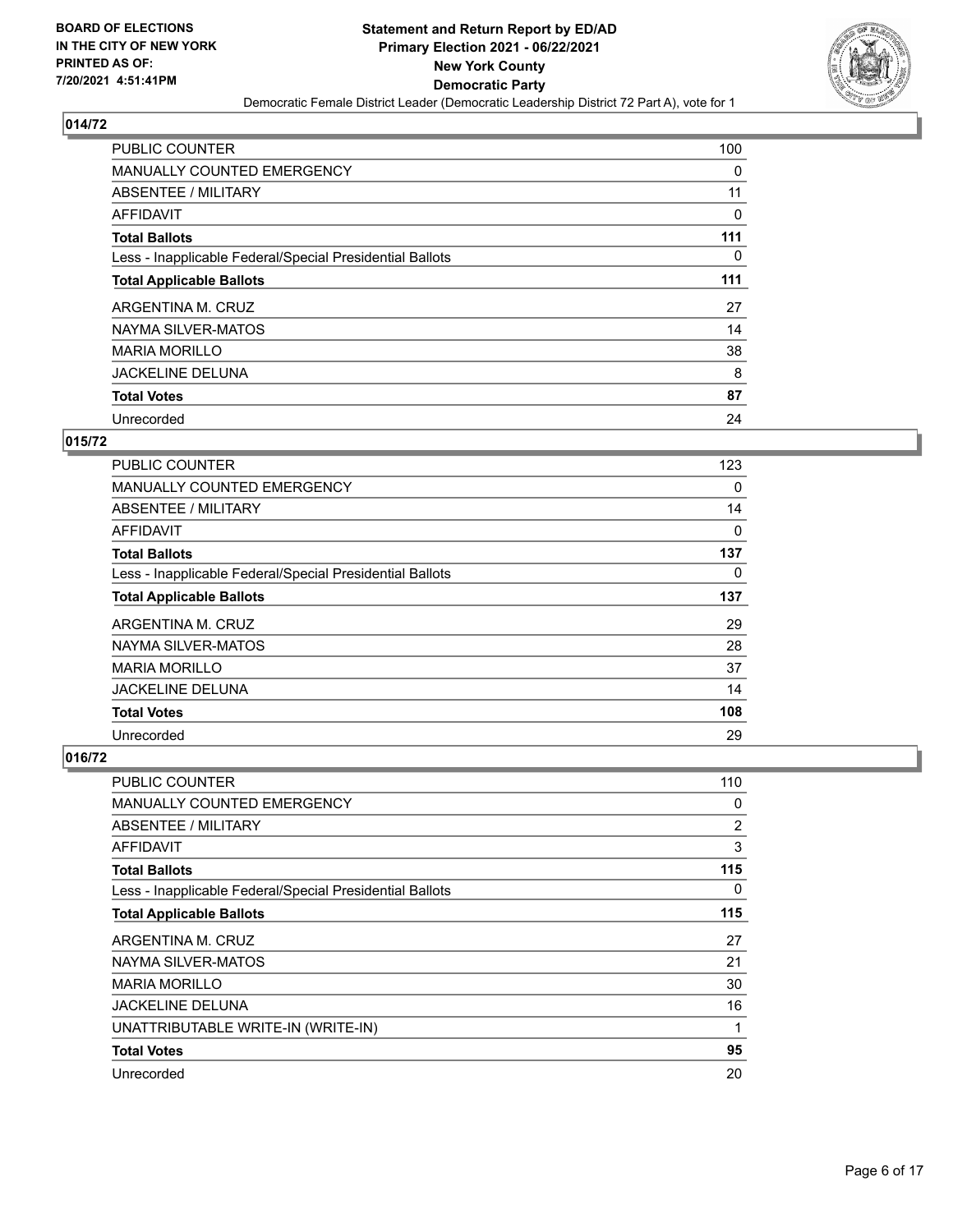

| <b>PUBLIC COUNTER</b>                                    | 134      |
|----------------------------------------------------------|----------|
| <b>MANUALLY COUNTED EMERGENCY</b>                        | $\Omega$ |
| ABSENTEE / MILITARY                                      | 12       |
| <b>AFFIDAVIT</b>                                         | 2        |
| <b>Total Ballots</b>                                     | 148      |
| Less - Inapplicable Federal/Special Presidential Ballots | $\Omega$ |
| <b>Total Applicable Ballots</b>                          | 148      |
| ARGENTINA M. CRUZ                                        | 32       |
| NAYMA SILVER-MATOS                                       | 30       |
| <b>MARIA MORILLO</b>                                     | 48       |
| <b>JACKELINE DELUNA</b>                                  | 8        |
| <b>Total Votes</b>                                       | 118      |
| Unrecorded                                               | 30       |

# **020/72**

| <b>PUBLIC COUNTER</b>                                    | 89       |
|----------------------------------------------------------|----------|
| <b>MANUALLY COUNTED EMERGENCY</b>                        | 0        |
| ABSENTEE / MILITARY                                      | 4        |
| AFFIDAVIT                                                | 2        |
| <b>Total Ballots</b>                                     | 95       |
| Less - Inapplicable Federal/Special Presidential Ballots | $\Omega$ |
| <b>Total Applicable Ballots</b>                          | 95       |
| ARGENTINA M. CRUZ                                        | 20       |
| NAYMA SILVER-MATOS                                       | 14       |
| <b>MARIA MORILLO</b>                                     | 25       |
| <b>JACKELINE DELUNA</b>                                  | 12       |
| <b>Total Votes</b>                                       | 71       |
| Unrecorded                                               | 24       |

| <b>PUBLIC COUNTER</b>                                    | 189 |
|----------------------------------------------------------|-----|
| <b>MANUALLY COUNTED EMERGENCY</b>                        | 0   |
| ABSENTEE / MILITARY                                      | 7   |
| AFFIDAVIT                                                | 2   |
| <b>Total Ballots</b>                                     | 198 |
| Less - Inapplicable Federal/Special Presidential Ballots | 0   |
| <b>Total Applicable Ballots</b>                          | 198 |
| ARGENTINA M. CRUZ                                        | 41  |
| NAYMA SILVER-MATOS                                       | 29  |
| <b>MARIA MORILLO</b>                                     | 57  |
| <b>JACKELINE DELUNA</b>                                  | 20  |
| <b>Total Votes</b>                                       | 147 |
| Unrecorded                                               | 51  |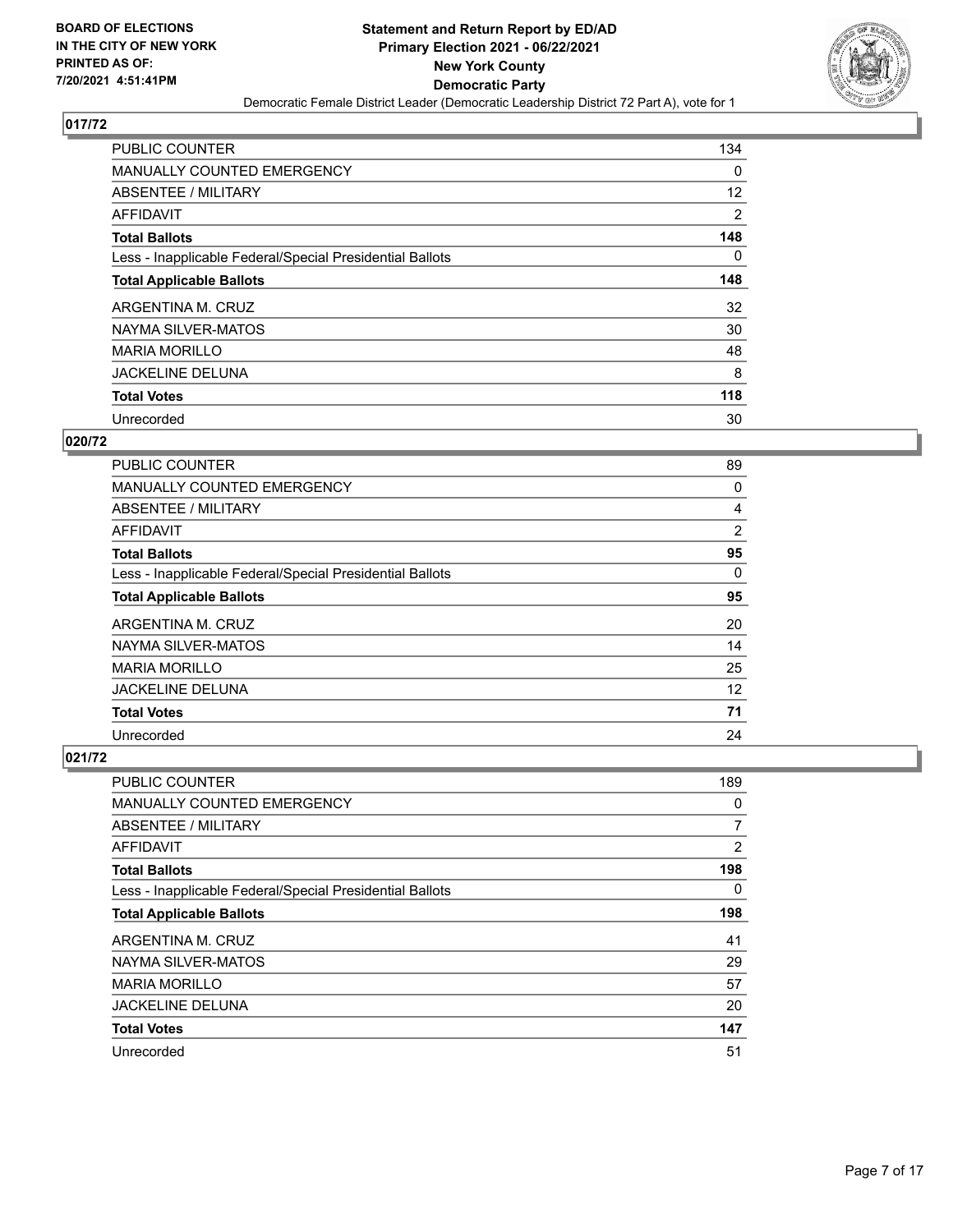

| <b>PUBLIC COUNTER</b>                                    | 149 |
|----------------------------------------------------------|-----|
| <b>MANUALLY COUNTED EMERGENCY</b>                        | 0   |
| ABSENTEE / MILITARY                                      | 5   |
| AFFIDAVIT                                                | 0   |
| <b>Total Ballots</b>                                     | 154 |
| Less - Inapplicable Federal/Special Presidential Ballots | 0   |
| <b>Total Applicable Ballots</b>                          | 154 |
| ARGENTINA M. CRUZ                                        | 34  |
| NAYMA SILVER-MATOS                                       | 20  |
| <b>MARIA MORILLO</b>                                     | 43  |
| <b>JACKELINE DELUNA</b>                                  | 17  |
| UNATTRIBUTABLE WRITE-IN (WRITE-IN)                       |     |
| <b>Total Votes</b>                                       | 115 |
| Unrecorded                                               | 39  |

#### **023/72**

| <b>PUBLIC COUNTER</b>                                    | 134 |
|----------------------------------------------------------|-----|
| <b>MANUALLY COUNTED EMERGENCY</b>                        | 0   |
| ABSENTEE / MILITARY                                      | 5   |
| AFFIDAVIT                                                | 0   |
| <b>Total Ballots</b>                                     | 139 |
| Less - Inapplicable Federal/Special Presidential Ballots | 0   |
| <b>Total Applicable Ballots</b>                          | 139 |
| ARGENTINA M. CRUZ                                        | 25  |
| NAYMA SILVER-MATOS                                       | 24  |
| <b>MARIA MORILLO</b>                                     | 35  |
| JACKELINE DELUNA                                         | 14  |
| CONNOR MCGRATH (WRITE-IN)                                | 1   |
| <b>Total Votes</b>                                       | 99  |
| Unrecorded                                               | 40  |

| <b>PUBLIC COUNTER</b>                                    | 115      |
|----------------------------------------------------------|----------|
| <b>MANUALLY COUNTED EMERGENCY</b>                        | 0        |
| ABSENTEE / MILITARY                                      | 4        |
| AFFIDAVIT                                                | 1        |
| <b>Total Ballots</b>                                     | 120      |
| Less - Inapplicable Federal/Special Presidential Ballots | $\Omega$ |
| <b>Total Applicable Ballots</b>                          | 120      |
| ARGENTINA M. CRUZ                                        | 27       |
| NAYMA SILVER-MATOS                                       | 22       |
| <b>MARIA MORILLO</b>                                     | 45       |
| <b>JACKELINE DELUNA</b>                                  | 8        |
| <b>Total Votes</b>                                       | 102      |
| Unrecorded                                               | 18       |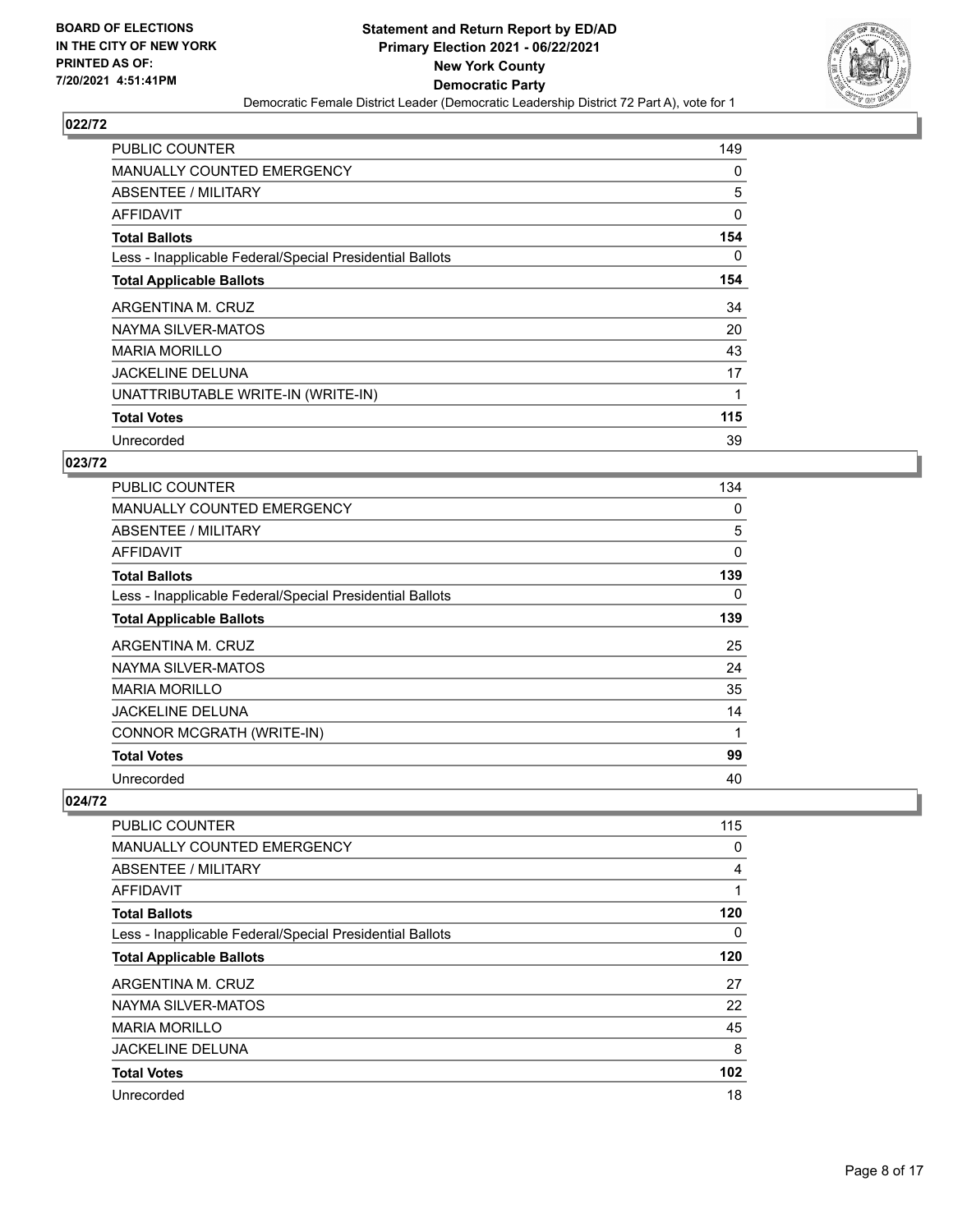

| <b>PUBLIC COUNTER</b>                                    | 65 |
|----------------------------------------------------------|----|
| <b>MANUALLY COUNTED EMERGENCY</b>                        | 0  |
| ABSENTEE / MILITARY                                      | 8  |
| AFFIDAVIT                                                | 0  |
| <b>Total Ballots</b>                                     | 73 |
| Less - Inapplicable Federal/Special Presidential Ballots | 0  |
| <b>Total Applicable Ballots</b>                          | 73 |
| ARGENTINA M. CRUZ                                        | 17 |
| NAYMA SILVER-MATOS                                       | 15 |
| <b>MARIA MORILLO</b>                                     | 21 |
| <b>JACKELINE DELUNA</b>                                  | 1  |
| <b>Total Votes</b>                                       | 54 |
| Unrecorded                                               | 19 |

# **026/72**

| PUBLIC COUNTER                                           | 202 |
|----------------------------------------------------------|-----|
| <b>MANUALLY COUNTED EMERGENCY</b>                        | 0   |
| ABSENTEE / MILITARY                                      | 9   |
| <b>AFFIDAVIT</b>                                         | 1   |
| <b>Total Ballots</b>                                     | 212 |
| Less - Inapplicable Federal/Special Presidential Ballots | 0   |
| <b>Total Applicable Ballots</b>                          | 212 |
| ARGENTINA M. CRUZ                                        | 34  |
| NAYMA SILVER-MATOS                                       | 42  |
| <b>MARIA MORILLO</b>                                     | 62  |
| <b>JACKELINE DELUNA</b>                                  | 14  |
| ANGELA LIPSMAN (WRITE-IN)                                | 2   |
| CATHY CAO (WRITE-IN)                                     | 1   |
| UNATTRIBUTABLE WRITE-IN (WRITE-IN)                       | 3   |
| <b>Total Votes</b>                                       | 158 |
| Unrecorded                                               | 54  |

| <b>PUBLIC COUNTER</b>                                    | 103      |
|----------------------------------------------------------|----------|
| <b>MANUALLY COUNTED EMERGENCY</b>                        | 0        |
| ABSENTEE / MILITARY                                      | 28       |
| AFFIDAVIT                                                | 2        |
| <b>Total Ballots</b>                                     | 133      |
| Less - Inapplicable Federal/Special Presidential Ballots | $\Omega$ |
| <b>Total Applicable Ballots</b>                          | 133      |
| ARGENTINA M. CRUZ                                        | 23       |
| NAYMA SILVER-MATOS                                       | 30       |
| <b>MARIA MORILLO</b>                                     | 52       |
| <b>JACKELINE DELUNA</b>                                  | 9        |
| <b>Total Votes</b>                                       | 114      |
| Unrecorded                                               | 19       |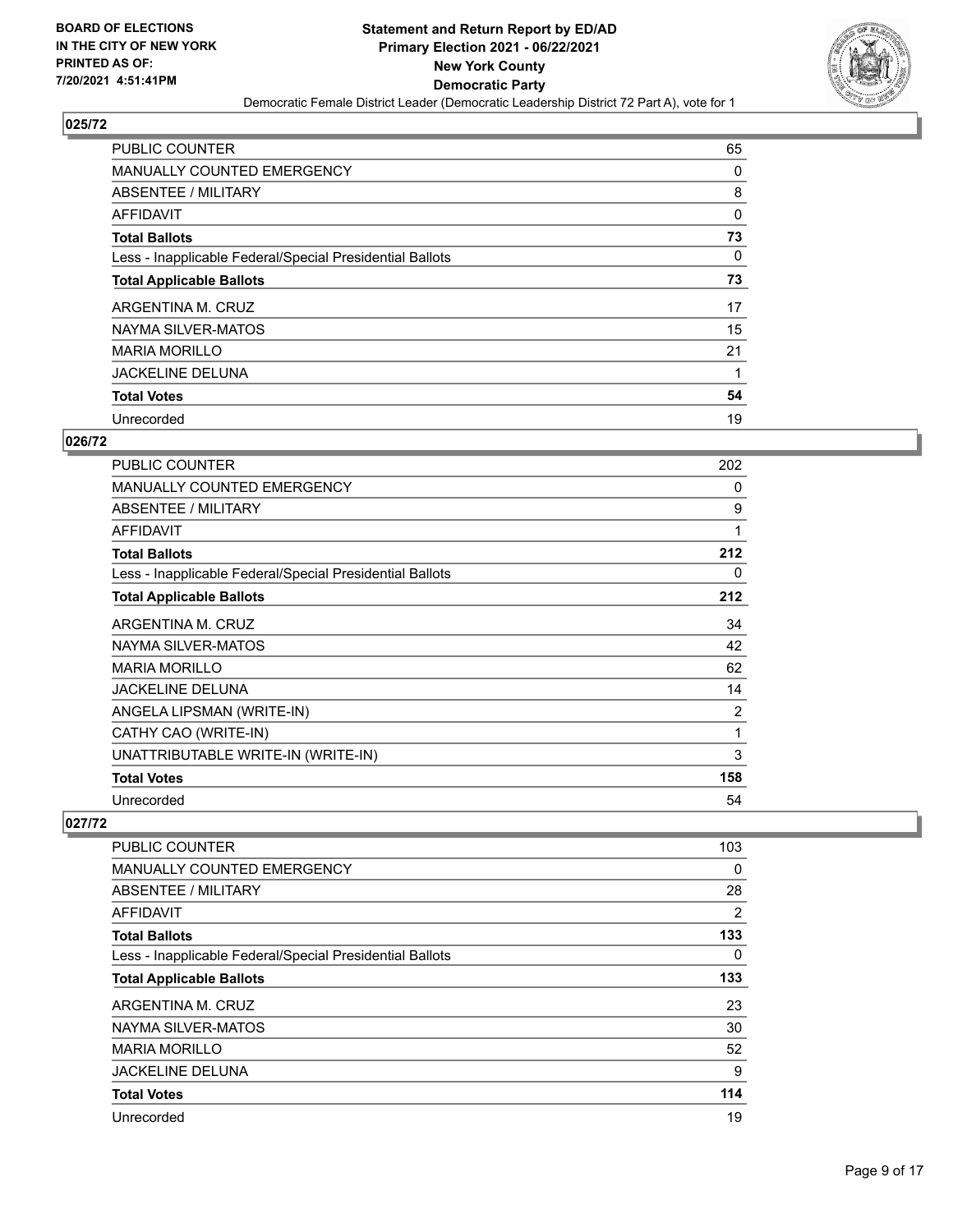

| <b>PUBLIC COUNTER</b>                                    | 140      |
|----------------------------------------------------------|----------|
| <b>MANUALLY COUNTED EMERGENCY</b>                        | 0        |
| ABSENTEE / MILITARY                                      | 11       |
| AFFIDAVIT                                                | 0        |
| <b>Total Ballots</b>                                     | 151      |
| Less - Inapplicable Federal/Special Presidential Ballots | $\Omega$ |
| <b>Total Applicable Ballots</b>                          | 151      |
| ARGENTINA M. CRUZ                                        | 28       |
| NAYMA SILVER-MATOS                                       | 52       |
| <b>MARIA MORILLO</b>                                     | 28       |
| <b>JACKELINE DELUNA</b>                                  | 17       |
| <b>Total Votes</b>                                       | 125      |
| Unrecorded                                               | 26       |

# **029/72**

| PUBLIC COUNTER                                           | 140      |
|----------------------------------------------------------|----------|
| <b>MANUALLY COUNTED EMERGENCY</b>                        | 0        |
| ABSENTEE / MILITARY                                      | 4        |
| AFFIDAVIT                                                | 0        |
| <b>Total Ballots</b>                                     | 144      |
| Less - Inapplicable Federal/Special Presidential Ballots | $\Omega$ |
| <b>Total Applicable Ballots</b>                          | 144      |
| ARGENTINA M. CRUZ                                        | 34       |
| NAYMA SILVER-MATOS                                       | 30       |
| <b>MARIA MORILLO</b>                                     | 44       |
| <b>JACKELINE DELUNA</b>                                  | 17       |
| UNATTRIBUTABLE WRITE-IN (WRITE-IN)                       | 1        |
| <b>Total Votes</b>                                       | 126      |
| Unrecorded                                               | 18       |

| <b>PUBLIC COUNTER</b>                                    | 121      |
|----------------------------------------------------------|----------|
| MANUALLY COUNTED EMERGENCY                               | 0        |
| ABSENTEE / MILITARY                                      | 3        |
| AFFIDAVIT                                                | 0        |
| <b>Total Ballots</b>                                     | 124      |
| Less - Inapplicable Federal/Special Presidential Ballots | $\Omega$ |
| <b>Total Applicable Ballots</b>                          | 124      |
| ARGENTINA M. CRUZ                                        | 27       |
| NAYMA SILVER-MATOS                                       | 34       |
| <b>MARIA MORILLO</b>                                     | 31       |
| <b>JACKELINE DELUNA</b>                                  | 8        |
| <b>Total Votes</b>                                       | 100      |
| Unrecorded                                               | 24       |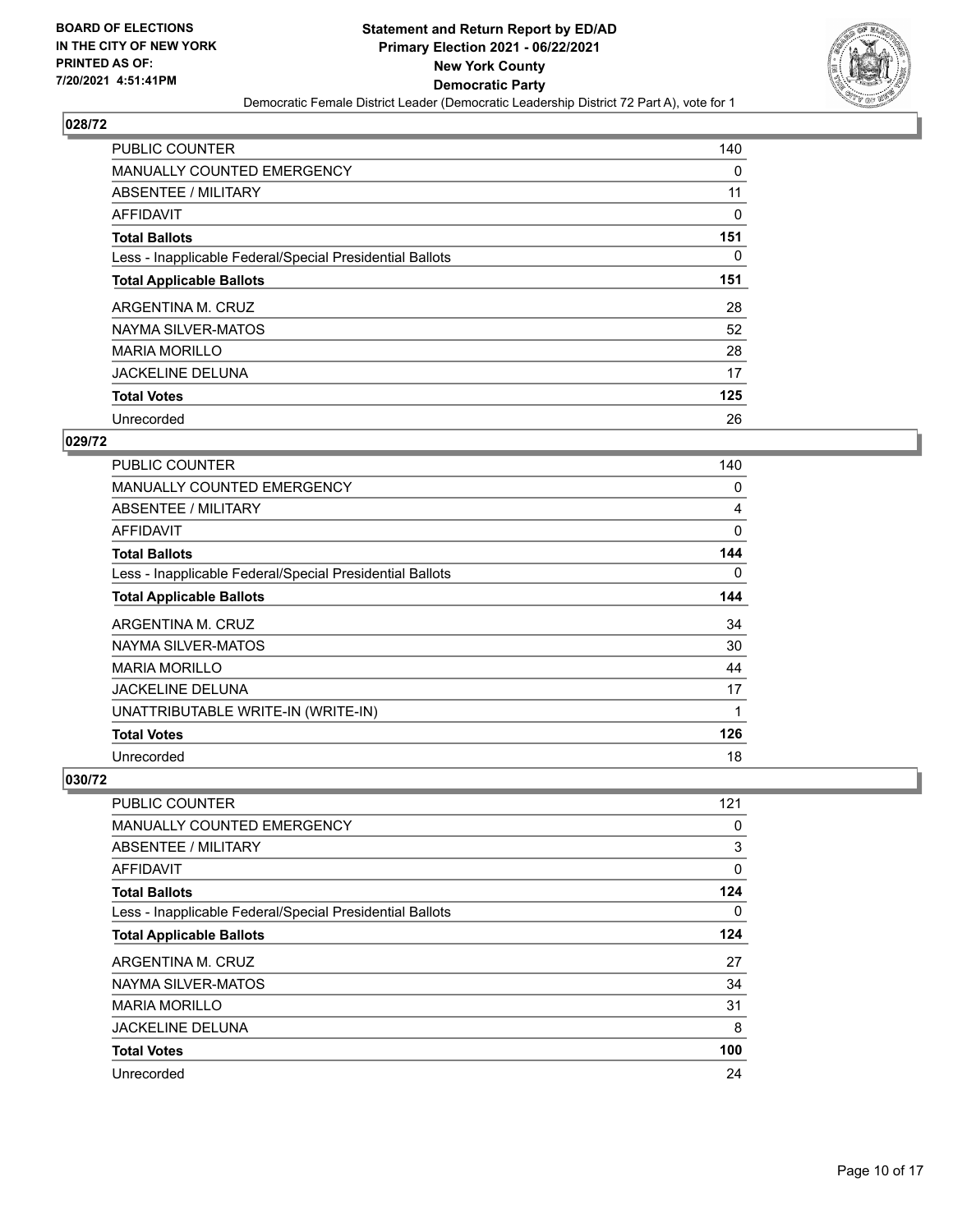

| <b>PUBLIC COUNTER</b>                                    | 58 |
|----------------------------------------------------------|----|
| <b>MANUALLY COUNTED EMERGENCY</b>                        | 0  |
| ABSENTEE / MILITARY                                      | 5  |
| AFFIDAVIT                                                | 0  |
| <b>Total Ballots</b>                                     | 63 |
| Less - Inapplicable Federal/Special Presidential Ballots | 0  |
| <b>Total Applicable Ballots</b>                          | 63 |
| ARGENTINA M. CRUZ                                        | 7  |
|                                                          |    |
| NAYMA SILVER-MATOS                                       | 12 |
| <b>MARIA MORILLO</b>                                     | 19 |
| <b>JACKELINE DELUNA</b>                                  | 5  |
| JOHANNE GARCIA (WRITE-IN)                                |    |
| <b>Total Votes</b>                                       | 44 |

# **032/72**

| <b>PUBLIC COUNTER</b>                                    | 205 |
|----------------------------------------------------------|-----|
| MANUALLY COUNTED EMERGENCY                               | 0   |
| ABSENTEE / MILITARY                                      | 7   |
| AFFIDAVIT                                                | 0   |
| <b>Total Ballots</b>                                     | 212 |
| Less - Inapplicable Federal/Special Presidential Ballots | 0   |
| <b>Total Applicable Ballots</b>                          | 212 |
| ARGENTINA M. CRUZ                                        | 50  |
| NAYMA SILVER-MATOS                                       | 36  |
| <b>MARIA MORILLO</b>                                     | 67  |
| <b>JACKELINE DELUNA</b>                                  | 26  |
| <b>Total Votes</b>                                       | 179 |
| Unrecorded                                               | 33  |

| PUBLIC COUNTER                                           | 61 |
|----------------------------------------------------------|----|
| MANUALLY COUNTED EMERGENCY                               | 0  |
| ABSENTEE / MILITARY                                      | 13 |
| AFFIDAVIT                                                | 0  |
| <b>Total Ballots</b>                                     | 74 |
| Less - Inapplicable Federal/Special Presidential Ballots | 0  |
| <b>Total Applicable Ballots</b>                          | 74 |
| ARGENTINA M. CRUZ                                        | 19 |
| NAYMA SILVER-MATOS                                       | 9  |
| <b>MARIA MORILLO</b>                                     | 19 |
| <b>JACKELINE DELUNA</b>                                  | 6  |
| <b>Total Votes</b>                                       | 53 |
| Unrecorded                                               | 21 |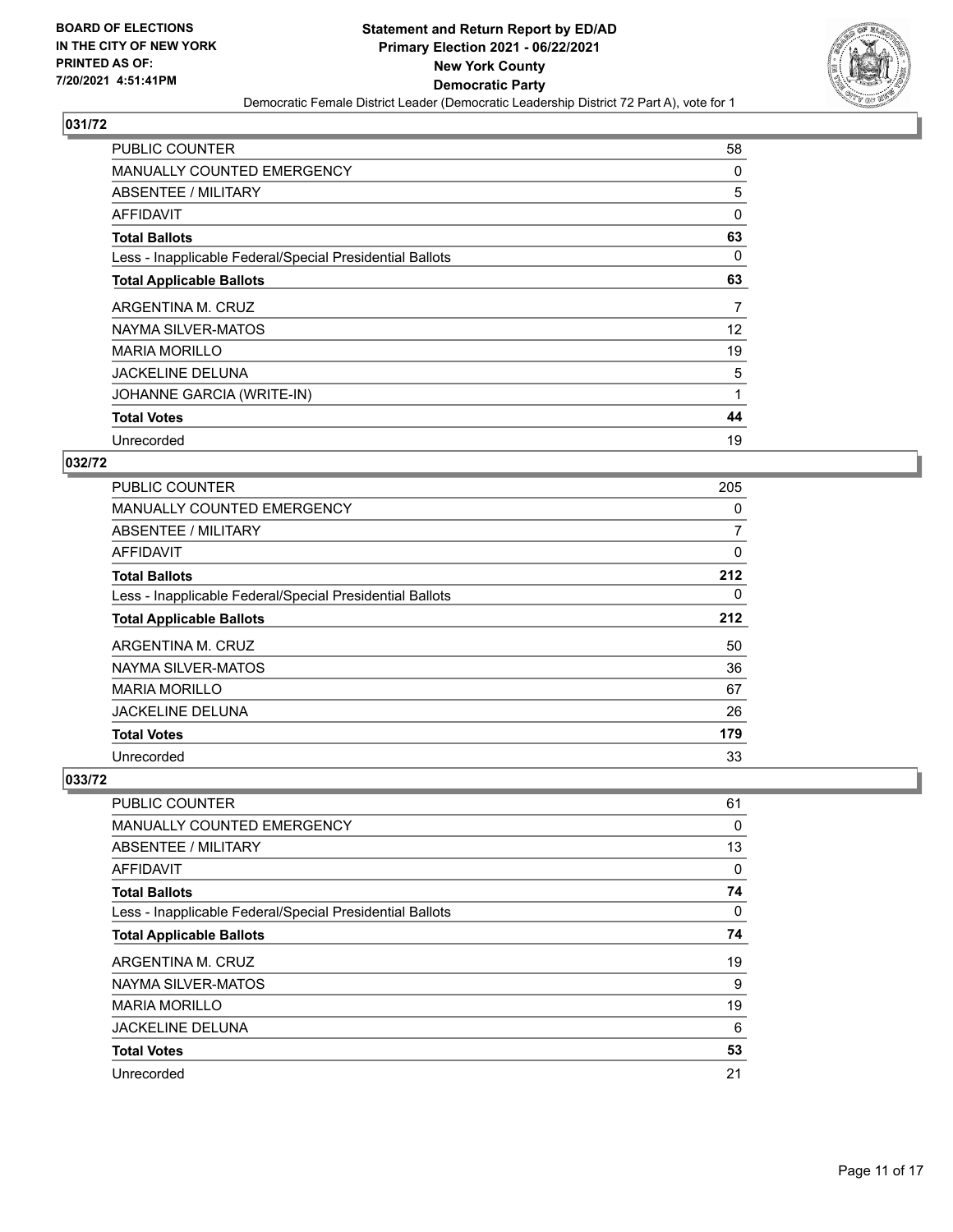

| <b>PUBLIC COUNTER</b>                                    | 76       |
|----------------------------------------------------------|----------|
| <b>MANUALLY COUNTED EMERGENCY</b>                        | 0        |
| ABSENTEE / MILITARY                                      | 4        |
| AFFIDAVIT                                                | 0        |
| <b>Total Ballots</b>                                     | 80       |
| Less - Inapplicable Federal/Special Presidential Ballots | $\Omega$ |
| <b>Total Applicable Ballots</b>                          | 80       |
| ARGENTINA M. CRUZ                                        | 10       |
| NAYMA SILVER-MATOS                                       | 21       |
| <b>MARIA MORILLO</b>                                     | 27       |
| <b>JACKELINE DELUNA</b>                                  | 10       |
| <b>Total Votes</b>                                       | 68       |
| Unrecorded                                               | 12       |

# **035/72**

| PUBLIC COUNTER                                           | 82       |
|----------------------------------------------------------|----------|
| <b>MANUALLY COUNTED EMERGENCY</b>                        | 0        |
| ABSENTEE / MILITARY                                      | 7        |
| AFFIDAVIT                                                | 0        |
| <b>Total Ballots</b>                                     | 89       |
| Less - Inapplicable Federal/Special Presidential Ballots | $\Omega$ |
| <b>Total Applicable Ballots</b>                          | 89       |
| ARGENTINA M. CRUZ                                        | 21       |
| NAYMA SILVER-MATOS                                       | 17       |
| <b>MARIA MORILLO</b>                                     | 24       |
| <b>JACKELINE DELUNA</b>                                  | 10       |
| <b>Total Votes</b>                                       | 72       |
| Unrecorded                                               | 17       |

| PUBLIC COUNTER                                           | 90 |
|----------------------------------------------------------|----|
| <b>MANUALLY COUNTED EMERGENCY</b>                        | 0  |
| ABSENTEE / MILITARY                                      | 4  |
| AFFIDAVIT                                                | 0  |
| <b>Total Ballots</b>                                     | 94 |
| Less - Inapplicable Federal/Special Presidential Ballots | 0  |
| <b>Total Applicable Ballots</b>                          | 94 |
| ARGENTINA M. CRUZ                                        | 24 |
| NAYMA SILVER-MATOS                                       | 10 |
| <b>MARIA MORILLO</b>                                     | 34 |
| <b>JACKELINE DELUNA</b>                                  | 9  |
| <b>Total Votes</b>                                       | 77 |
| Unrecorded                                               | 17 |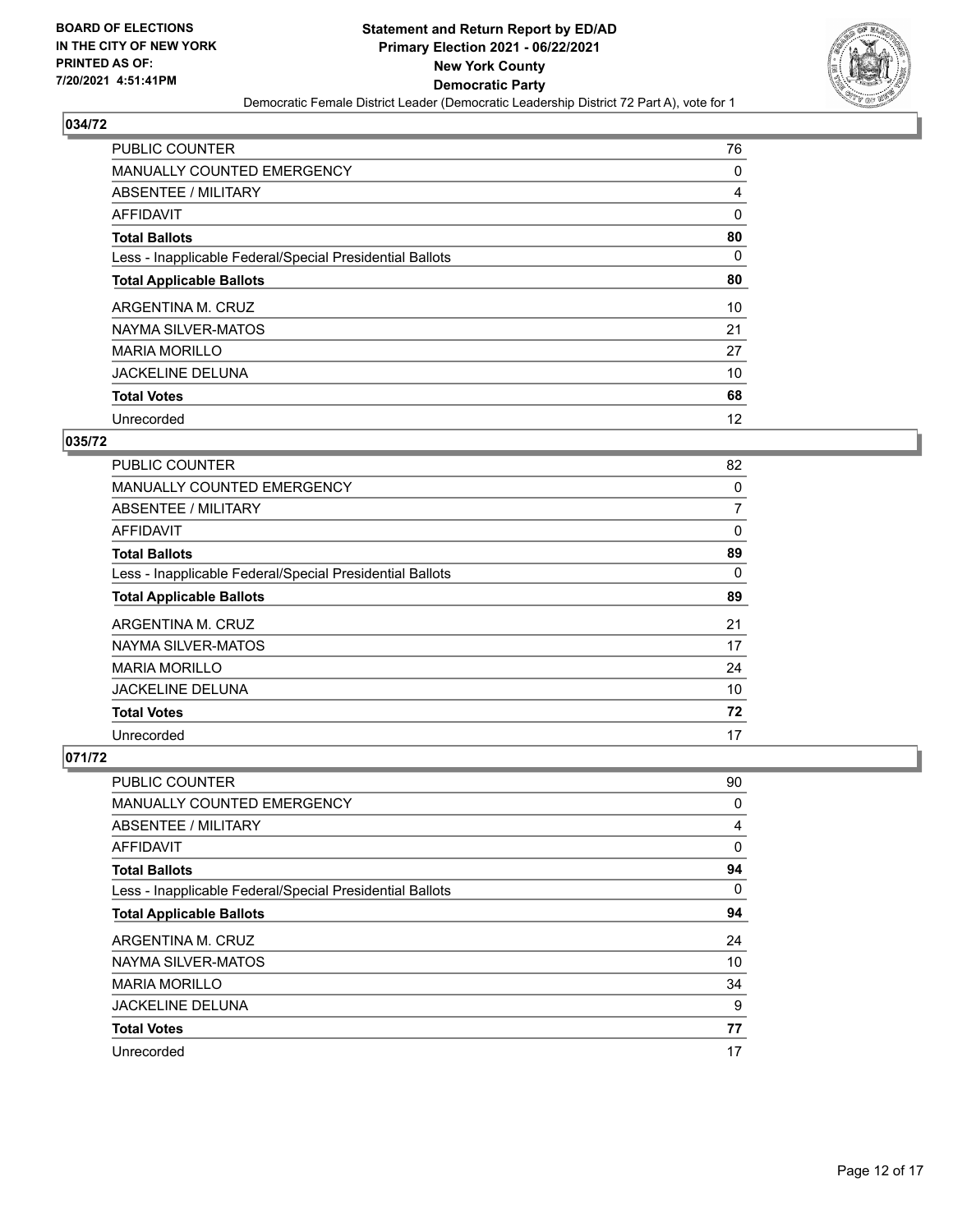

| PUBLIC COUNTER                                           | 111 |
|----------------------------------------------------------|-----|
| <b>MANUALLY COUNTED EMERGENCY</b>                        | 0   |
| ABSENTEE / MILITARY                                      | 9   |
| AFFIDAVIT                                                | 2   |
| <b>Total Ballots</b>                                     | 122 |
| Less - Inapplicable Federal/Special Presidential Ballots | 0   |
| <b>Total Applicable Ballots</b>                          | 122 |
| ARGENTINA M. CRUZ                                        | 29  |
| NAYMA SILVER-MATOS                                       | 11  |
| <b>MARIA MORILLO</b>                                     | 34  |
| <b>JACKELINE DELUNA</b>                                  | 17  |
| <b>Total Votes</b>                                       | 91  |
| Unrecorded                                               | 31  |

# **078/72**

| <b>PUBLIC COUNTER</b>                                    | 146      |
|----------------------------------------------------------|----------|
| <b>MANUALLY COUNTED EMERGENCY</b>                        | 0        |
| ABSENTEE / MILITARY                                      | 6        |
| <b>AFFIDAVIT</b>                                         | 1        |
| <b>Total Ballots</b>                                     | 153      |
| Less - Inapplicable Federal/Special Presidential Ballots | $\Omega$ |
| <b>Total Applicable Ballots</b>                          | 153      |
| ARGENTINA M. CRUZ                                        | 46       |
| NAYMA SILVER-MATOS                                       | 18       |
| <b>MARIA MORILLO</b>                                     | 43       |
| <b>JACKELINE DELUNA</b>                                  | 16       |
| <b>Total Votes</b>                                       | 123      |
| Unrecorded                                               | 30       |

| PUBLIC COUNTER                                           | 111 |
|----------------------------------------------------------|-----|
| <b>MANUALLY COUNTED EMERGENCY</b>                        | 0   |
| ABSENTEE / MILITARY                                      | 11  |
| AFFIDAVIT                                                | 0   |
| <b>Total Ballots</b>                                     | 122 |
| Less - Inapplicable Federal/Special Presidential Ballots | 0   |
| <b>Total Applicable Ballots</b>                          | 122 |
| ARGENTINA M. CRUZ                                        | 26  |
| NAYMA SILVER-MATOS                                       | 20  |
| <b>MARIA MORILLO</b>                                     | 41  |
| <b>JACKELINE DELUNA</b>                                  | 5   |
| <b>Total Votes</b>                                       | 92  |
| Unrecorded                                               | 30  |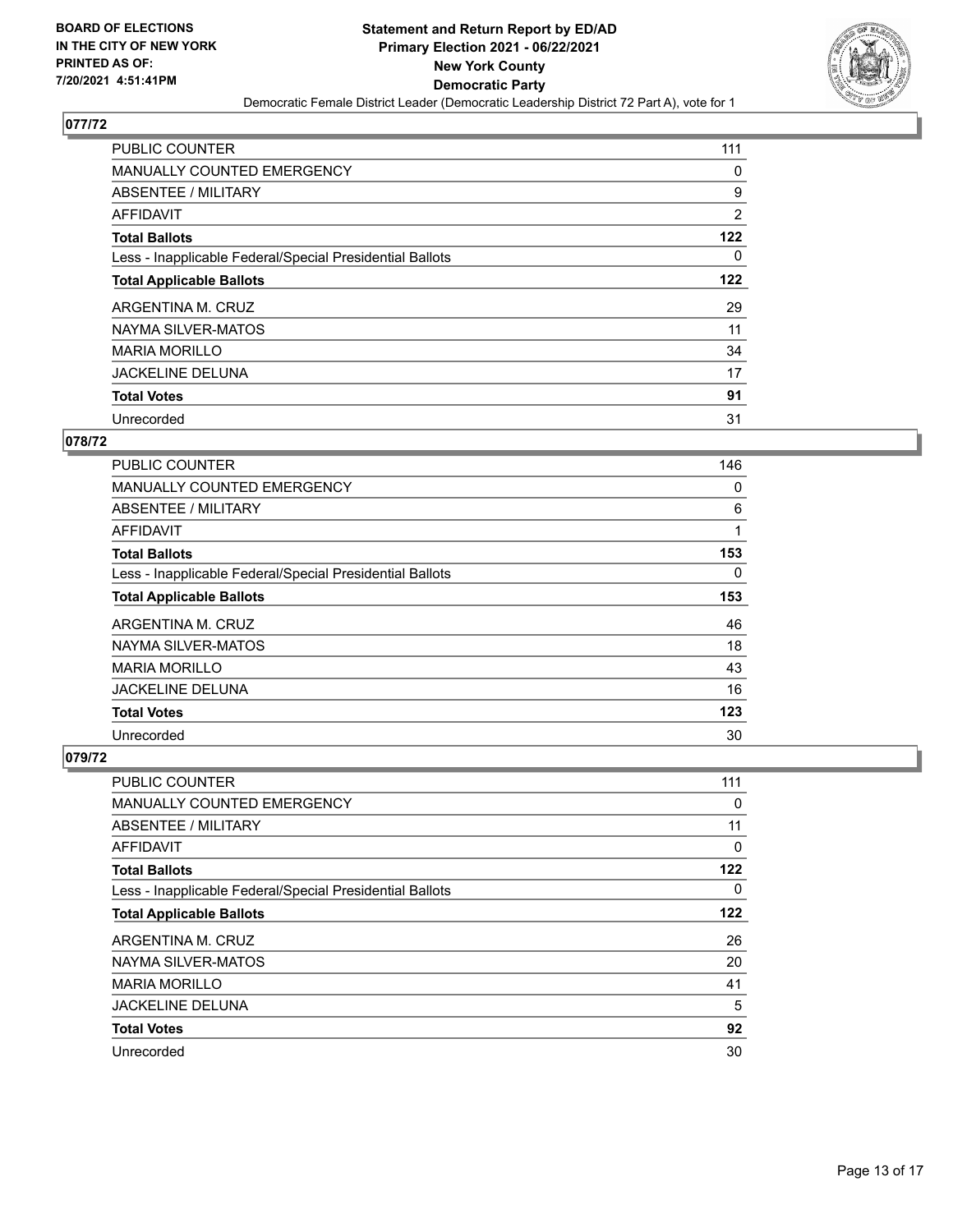

| <b>PUBLIC COUNTER</b>                                    | 125      |
|----------------------------------------------------------|----------|
| <b>MANUALLY COUNTED EMERGENCY</b>                        | 0        |
| ABSENTEE / MILITARY                                      | 8        |
| <b>AFFIDAVIT</b>                                         | 0        |
| <b>Total Ballots</b>                                     | 133      |
| Less - Inapplicable Federal/Special Presidential Ballots | $\Omega$ |
| <b>Total Applicable Ballots</b>                          | 133      |
| ARGENTINA M. CRUZ                                        | 31       |
| NAYMA SILVER-MATOS                                       | 19       |
| <b>MARIA MORILLO</b>                                     | 34       |
| <b>JACKELINE DELUNA</b>                                  | 22       |
| <b>Total Votes</b>                                       | 106      |
| Unrecorded                                               | 27       |

# **087/72**

| PUBLIC COUNTER                                           | 76 |
|----------------------------------------------------------|----|
| <b>MANUALLY COUNTED EMERGENCY</b>                        | 0  |
| ABSENTEE / MILITARY                                      | 5  |
| <b>AFFIDAVIT</b>                                         | 0  |
| <b>Total Ballots</b>                                     | 81 |
| Less - Inapplicable Federal/Special Presidential Ballots | 0  |
| <b>Total Applicable Ballots</b>                          | 81 |
| ARGENTINA M. CRUZ                                        | 19 |
| NAYMA SILVER-MATOS                                       | 14 |
| <b>MARIA MORILLO</b>                                     | 27 |
| <b>JACKELINE DELUNA</b>                                  | 6  |
| <b>Total Votes</b>                                       | 66 |
| Unrecorded                                               | 15 |

| PUBLIC COUNTER                                           | 103      |
|----------------------------------------------------------|----------|
| <b>MANUALLY COUNTED EMERGENCY</b>                        | 0        |
| ABSENTEE / MILITARY                                      | 12       |
| AFFIDAVIT                                                | $\Omega$ |
| <b>Total Ballots</b>                                     | 115      |
| Less - Inapplicable Federal/Special Presidential Ballots | $\Omega$ |
| <b>Total Applicable Ballots</b>                          | 115      |
| ARGENTINA M. CRUZ                                        | 24       |
| NAYMA SILVER-MATOS                                       | 21       |
| <b>MARIA MORILLO</b>                                     | 36       |
| <b>JACKELINE DELUNA</b>                                  | 6        |
| YODALIS MORAN (WRITE-IN)                                 | 1        |
| <b>Total Votes</b>                                       | 88       |
| Unrecorded                                               | 27       |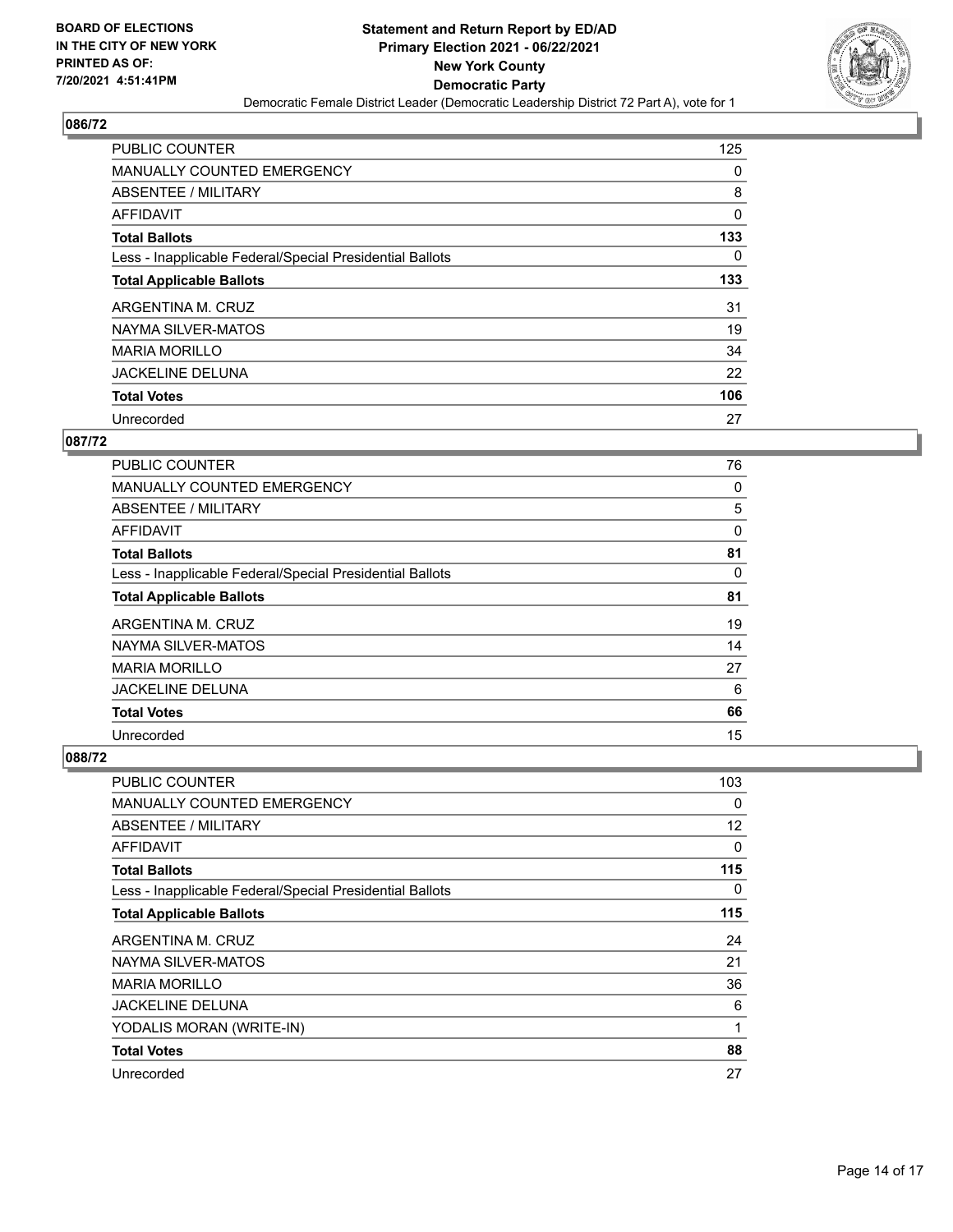

| <b>PUBLIC COUNTER</b>                                    | 127      |
|----------------------------------------------------------|----------|
| <b>MANUALLY COUNTED EMERGENCY</b>                        | 0        |
| ABSENTEE / MILITARY                                      | 8        |
| <b>AFFIDAVIT</b>                                         |          |
| <b>Total Ballots</b>                                     | 136      |
| Less - Inapplicable Federal/Special Presidential Ballots | $\Omega$ |
| <b>Total Applicable Ballots</b>                          | 136      |
| ARGENTINA M. CRUZ                                        | 35       |
| NAYMA SILVER-MATOS                                       | 26       |
| <b>MARIA MORILLO</b>                                     | 43       |
| <b>JACKELINE DELUNA</b>                                  | 11       |
| <b>Total Votes</b>                                       | 115      |
| Unrecorded                                               | 21       |

## **090/72**

| PUBLIC COUNTER                                           | 136 |
|----------------------------------------------------------|-----|
| MANUALLY COUNTED EMERGENCY                               | 0   |
| ABSENTEE / MILITARY                                      | 7   |
| <b>AFFIDAVIT</b>                                         | 1   |
| <b>Total Ballots</b>                                     | 144 |
| Less - Inapplicable Federal/Special Presidential Ballots | 0   |
| <b>Total Applicable Ballots</b>                          | 144 |
| ARGENTINA M. CRUZ                                        | 35  |
| NAYMA SILVER-MATOS                                       | 35  |
| <b>MARIA MORILLO</b>                                     | 24  |
| <b>JACKELINE DELUNA</b>                                  | 12  |
| PALOMA LARA (WRITE-IN)                                   | 1   |
| <b>Total Votes</b>                                       | 107 |
| Unrecorded                                               | 37  |

| <b>PUBLIC COUNTER</b>                                    | 148 |
|----------------------------------------------------------|-----|
| MANUALLY COUNTED EMERGENCY                               | 0   |
| ABSENTEE / MILITARY                                      | 4   |
| AFFIDAVIT                                                |     |
| <b>Total Ballots</b>                                     | 153 |
| Less - Inapplicable Federal/Special Presidential Ballots | 0   |
| <b>Total Applicable Ballots</b>                          | 153 |
| ARGENTINA M. CRUZ                                        | 35  |
| NAYMA SILVER-MATOS                                       | 21  |
| <b>MARIA MORILLO</b>                                     | 54  |
| <b>JACKELINE DELUNA</b>                                  | 11  |
| <b>Total Votes</b>                                       | 121 |
| Unrecorded                                               | 32  |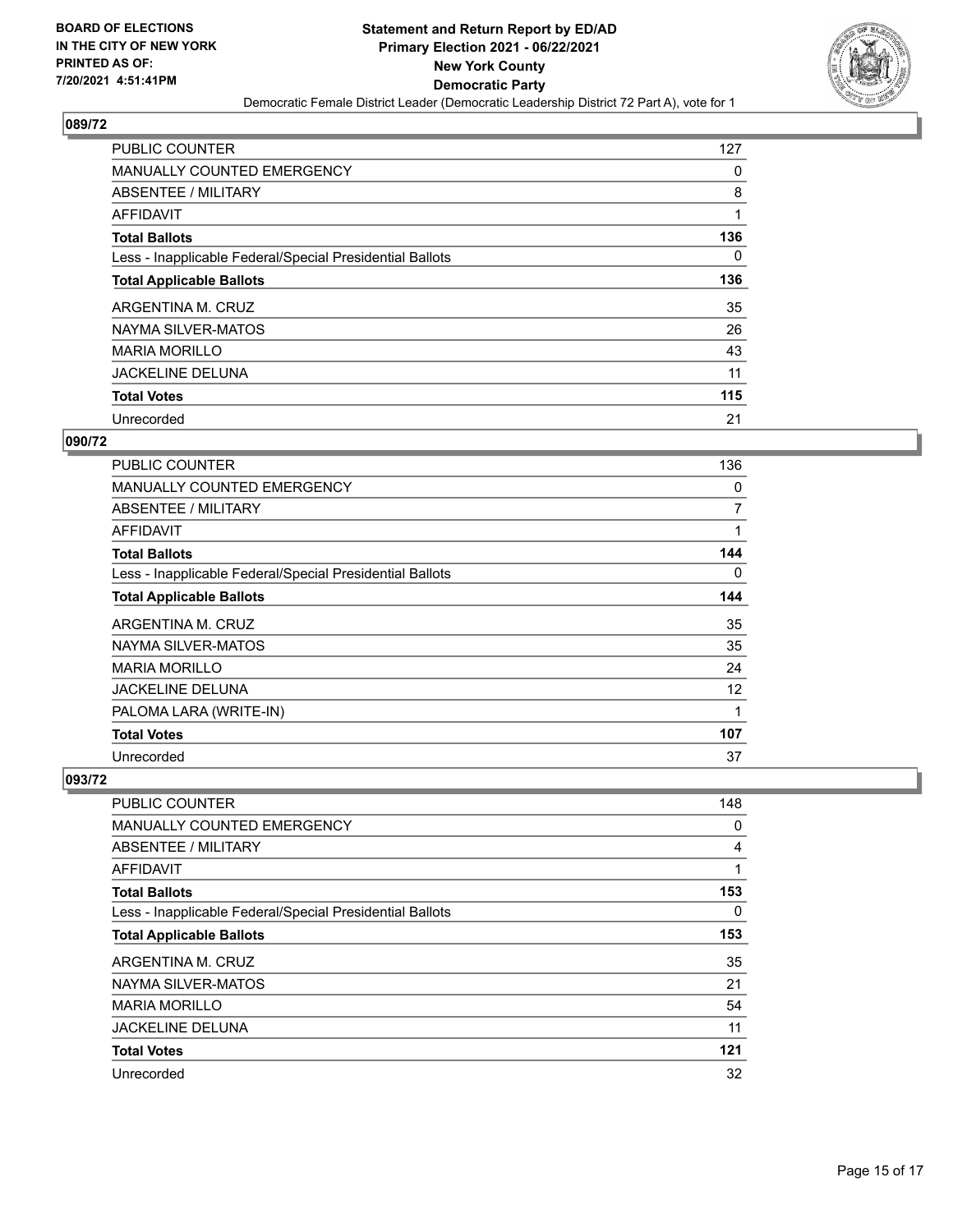

| <b>PUBLIC COUNTER</b>                                    | 120            |
|----------------------------------------------------------|----------------|
| <b>MANUALLY COUNTED EMERGENCY</b>                        | 0              |
| ABSENTEE / MILITARY                                      | 11             |
| AFFIDAVIT                                                |                |
| <b>Total Ballots</b>                                     | 132            |
| Less - Inapplicable Federal/Special Presidential Ballots | 0              |
| <b>Total Applicable Ballots</b>                          | 132            |
| ARGENTINA M. CRUZ                                        | 27             |
| NAYMA SILVER-MATOS                                       | 18             |
| <b>MARIA MORILLO</b>                                     | 34             |
| <b>JACKELINE DELUNA</b>                                  | 9              |
| UNATTRIBUTABLE WRITE-IN (WRITE-IN)                       | $\overline{2}$ |
| <b>Total Votes</b>                                       | 90             |
|                                                          |                |

# **096/72**

| PUBLIC COUNTER                                           | 92       |
|----------------------------------------------------------|----------|
| <b>MANUALLY COUNTED EMERGENCY</b>                        | 0        |
| ABSENTEE / MILITARY                                      | 6        |
| <b>AFFIDAVIT</b>                                         | 0        |
| <b>Total Ballots</b>                                     | 98       |
| Less - Inapplicable Federal/Special Presidential Ballots | $\Omega$ |
| <b>Total Applicable Ballots</b>                          | 98       |
| ARGENTINA M. CRUZ                                        | 18       |
| NAYMA SILVER-MATOS                                       | 11       |
| <b>MARIA MORILLO</b>                                     | 32       |
| <b>JACKELINE DELUNA</b>                                  | 8        |
| <b>Total Votes</b>                                       | 69       |
| Unrecorded                                               | 29       |

| <b>PUBLIC COUNTER</b>                                    | 64 |
|----------------------------------------------------------|----|
| <b>MANUALLY COUNTED EMERGENCY</b>                        | 0  |
| ABSENTEE / MILITARY                                      | 10 |
| <b>AFFIDAVIT</b>                                         | 0  |
| <b>Total Ballots</b>                                     | 74 |
| Less - Inapplicable Federal/Special Presidential Ballots | 0  |
| <b>Total Applicable Ballots</b>                          | 74 |
| ARGENTINA M. CRUZ                                        | 13 |
| NAYMA SILVER-MATOS                                       | 12 |
| <b>MARIA MORILLO</b>                                     | 20 |
| <b>JACKELINE DELUNA</b>                                  | 8  |
| <b>Total Votes</b>                                       | 53 |
| Unrecorded                                               | 21 |